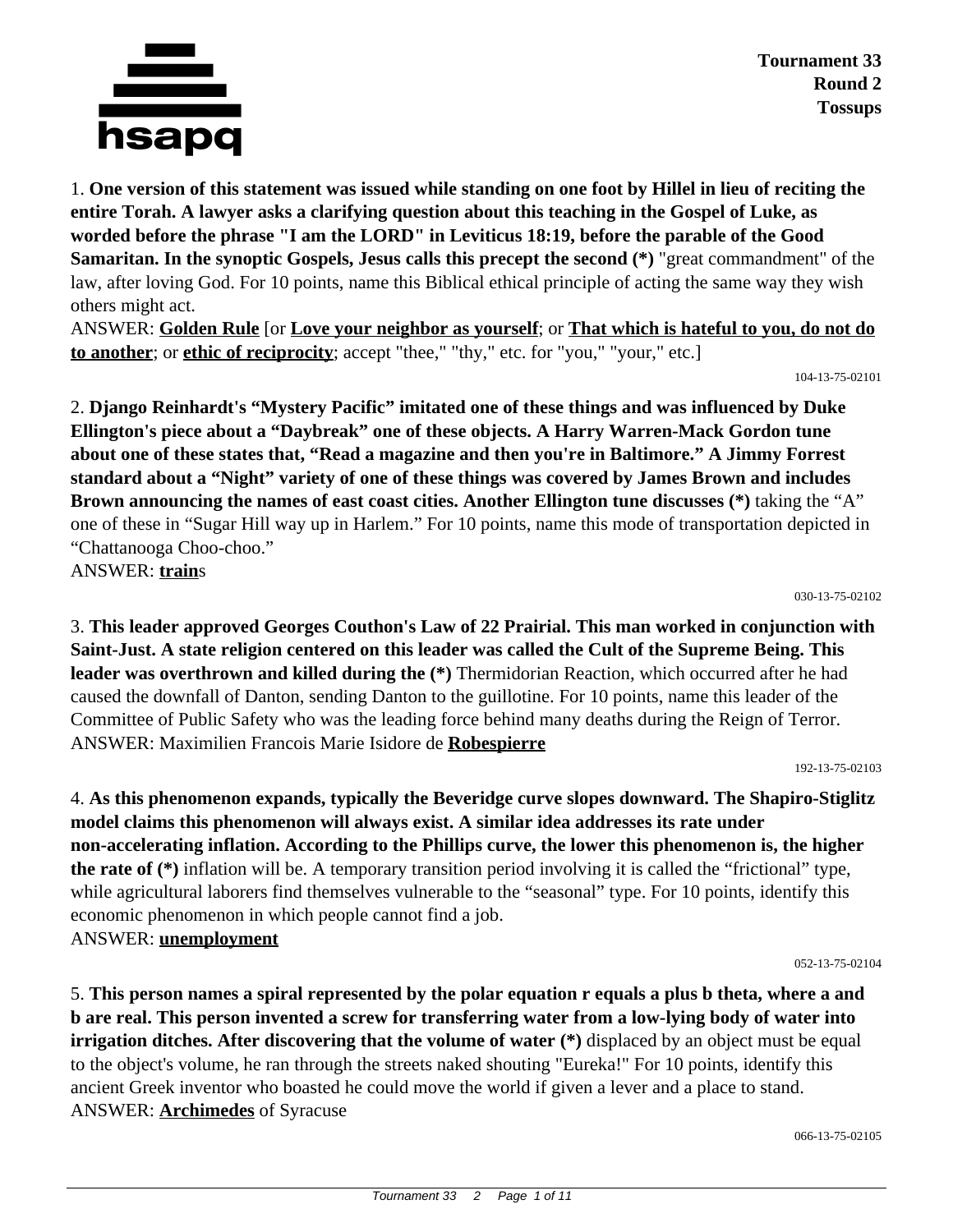6. **The main character of this novel wants to get to a vaparetto, but is taken elsewhere by a red-eyebrowed man who disappears to avoid the police. One boy in this novel plays with the black-haired Jashu and becomes an object of affection for the main character. Its protagonist falls ill after eating over-ripe strawberries. This novel follows a German man who goes on a (\*)** vacation to a city during a cholera epidemic and falls in love with the boy Tadzio. For 10 points, name this work about the author Gustav von Aschenbach by Thomas Mann. ANSWER: *Death in Venice* [or *Der Tod in Venedig*]

023-13-75-02106

7. **The bag model explains why these non-bosonic particles cannot be independently observed, which is their property of confinement. These particles were introduced by George Zweig and Murray Gell-Mann. The theory of color charge was first introduced in these particles, which are modeled in QCD. They carry charge in multiples of (\*)** one-third. A meson consists of one of these particles and its antiparticle. For 10 points, name these subatomic particles, which come in flavors such as up, down, charm, and strange.

ANSWER: **quark**s

8. **The protagonist of this novel says that only one occupation lives their life all the way up and ends the novel by asking a woman, "isn't it pretty to think so?" Another character, Romero, gives the ear of an animal he slays to a woman. The main character of this novel loves Lady (\*)** Brett Ashley and goes to Pamplona to see the bullfights. That protagonist is named Jake Barnes and suffers from a war wound that impairs his sexual relationships. For 10 points, name this Ernest Hemingway novel about Lost Generation expatriates.

ANSWER: *The Sun Also Rises*

052-13-75-02108

104-13-75-02107

9. **One speech by this man mentioned the "brutal solidarity" with which we watch people "burning the huts of a poor village." That speech by this man referred to the United States as "the greatest purveyor of violence in the world today." He gave a speech in the Mason Temple in Memphis titled "I've Been to the Mountaintop." Another speech by this man mentioned the "red hills of Georgia" and differentiates between (\*)** skin color and character. For 10 points, identify this orator and Civil Rights leader who gave the "I Have a Dream" speech. ANSWER: Martin Luther **King**, Jr. [or **MLK**J; or Michael **King**, Jr.]

189-13-75-02109

10. **The background of this painting includes a feather duster and a detailed mirror suggesting the presence of the artist and a fourth person. A single lit candle within a chandelier, a dog, and a pair of discarded shoes also serve as significant symbols within this painting, whose central female wears a flowing green dress and holds (\*)** hands with the central male figure of this painting, which depicts their matrimony. For 10 points, identify this painting by Jan van Eyck depicting the marriage of the title merchant.

ANSWER: *The Arnolfini Wedding* [or *The Arnolfini Portrait*; or *The Arnolfini Marriage* accept other equivalents mentioning **Arnolfini** and a **wedding** and/or a double **portrait**]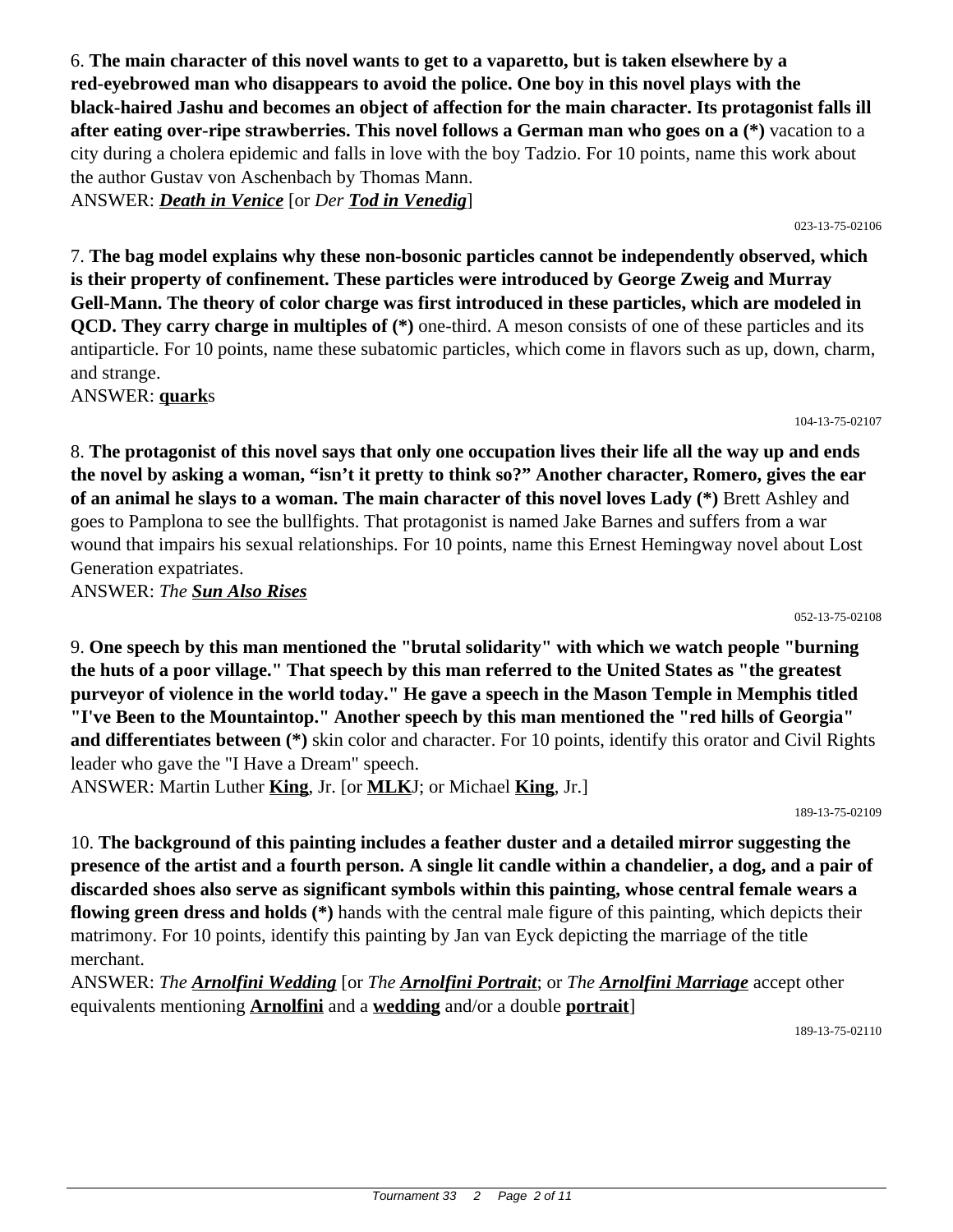11. **This deity is not to be confused with a similarly-named giant who offers a challenge to drink the sea out of a horn. After Idunn's abduction, this god sought to recover her from the eagle Thiazi. Currently bound by his son's intestines underneath a venom-dripping snake until Ragnarok, this consort of Angrboda persuaded Hodr to fire a (\*)** mistletoe-tipped arrow to cause Baldur's death. For 10 points, name this father of Fenrir and Hel, a former ally of Thor and Norse trickster god. ANSWER: **Loki** [or **Loge**]

104-13-75-02111

12. **This composer's violin concertos, which were arranged into harpsichord works by J.S. Bach, solidified the** *ritornello* **as the dominant form of the concerto, and also popularized the fast-slow-fast three movement structure of the genre. In addition to the concerti in** *L'estro Armonico,* **this composer, who worked for most of this life at a foundling home, also depicted a (\*)** barking dog and sleeping drunkards in a programmatic piece that includes "L'estate" and "La primavera." For 10 points, name this "Red Priest" who composed *The Four Seasons.* ANSWER: Antonio Lucio **Vivaldi**

019-13-75-02112

13. **In a speech, this man used the phrases "sixty-six days and counting" and "this used to be something that was not political" while criticizing a political group. He fired Bret Schundler after losing out on Race to the Top grants. He cut approximately one billion dollars from his state's 2012 budget using a line item veto, and defeated (\*)** Jon Corzine in one election. He lambasted John Boehner and Congress for their handling of Hurricane Sandy funds, which directly affected his state. For 10 points, identify this governor of New Jersey.

ANSWER: Christopher James "Chris" **Christie**

189-13-75-02113

14. **The code word "kolibri" was used as a signal in this event, and Willi Schmid was an accidental casualty in this event. Kurt von Schleicher and Gustav von Kahr were targeted in this event. It sought to do away with supporters of (\*)** Franz von Papen, who was a major critic of a particular political party. Ernst Rohm was shot in this event, and it targeted members of the SA. For 10 points, identify this June 1934 purge led by Adolf Hitler, in which Hitler targeted potential rivals and opponents in the Nazi party.

ANSWER: **Night of the Long Knives** [or **Nacht der langen Messer**; or **Operation Hummingbird**; accept **Rohm-Putsch** before Rohm is mentioned]

189-13-75-02114

15. **The r-process can occur in one type of these events. Because of the uniform mass at which type Ia of these events occurs, it can be used as a standard candle. Elements heavier than iron-56 are formed during these events. They can occur via (\*)** core collapse. One of these events observed by the Chinese in 1054 led to the formation of the Crab Nebula. Their remnants include neutron stars and black holes. For 10 points, identify these events in which a star explodes. ANSWER: **supernova**s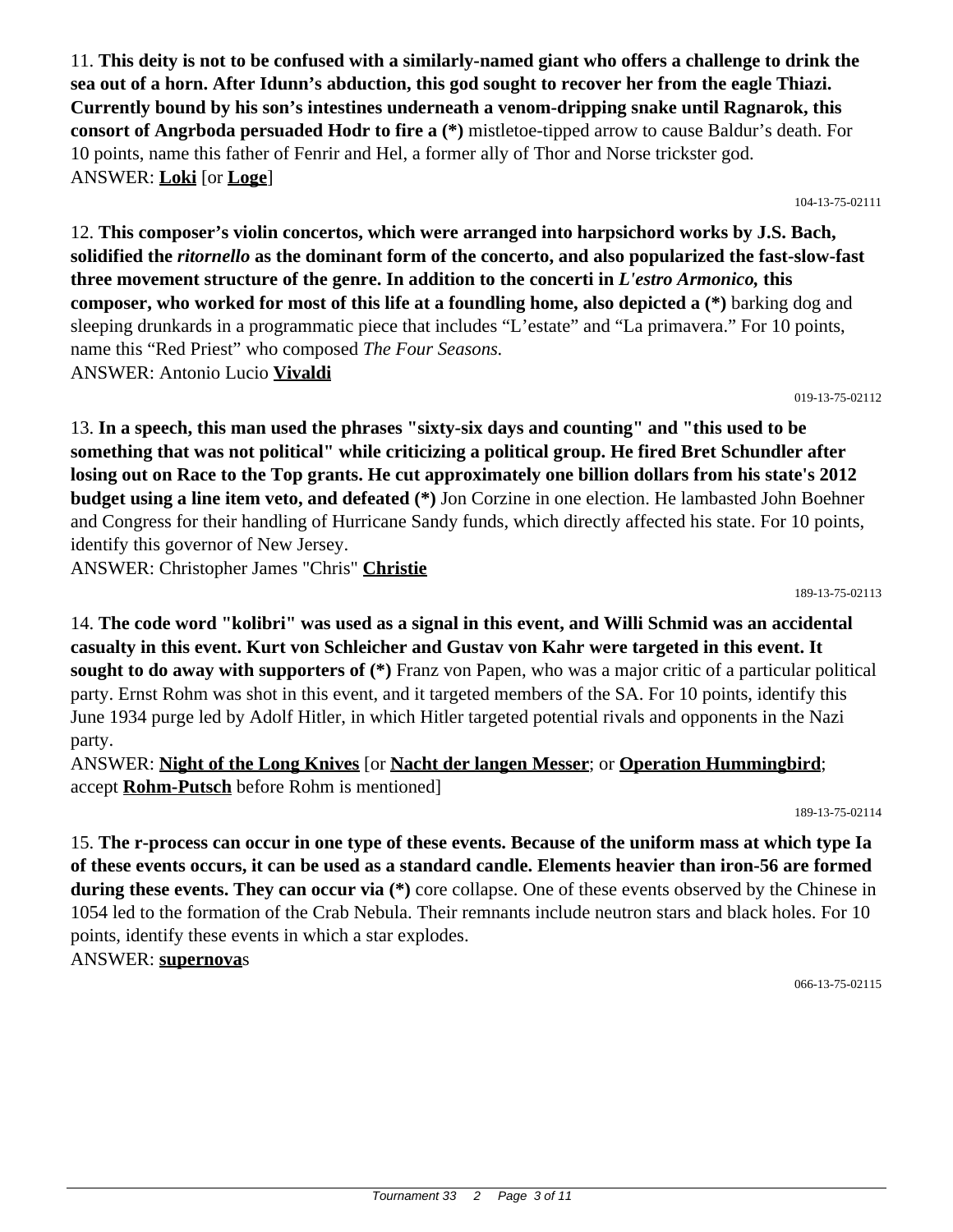16. **This lake was once the site of Fort Confidence, used in the 1840s by explorers searching for the missing Sir John Franklin. It has a mining area near Port Radium, which was part of the Eldorado Mine settlement. The mine on this lake prompted a lawsuit from (\*)** First Nations workers citing discrimination. Its only community is the sparsely populated Deline, which is about 300 miles northwest of Yellowknife. It is the largest lake in its country, edging out the Great Slave Lake. For 10 points, name this largest lake entirely within Canada. ANSWER: **Great Bear** Lake

17. **One of this author's characters works at the Braganze Pickle Factory and is named Mary Pereira. He wrote about a man condemned to wander the Earth in** *Grimus,* **and he depicted the title assassin, who kills Max Ophuls for carrying on an affair with Boonyi, in (\*)** *Shalimar the Clown.* Another of his novels follows Saleem Sinai and a group of children who were all born on the night of India's independence. For 10 points, name this Indian author of *Midnight's Children* and *The Satanic Verses.*

ANSWER: Salman **Rushdie** [or Ahmed Salman **Rushdie**]

18. **The Davson-Danielli proposal for this structure was replaced by one by Singer and Nicolson. Integrins and transporters cross this structure, which fuses to vesicles with the aid of SNARE proteins. One model for this structure is the (\*)** fluid mosaic model. It is imbued with molecules of cholesterol, and it consists of a phospholipid bilayer. For 10 points, name this structure that encloses the organelles of the cell.

ANSWER: **cell membrane** [or **plasma membrane**]

19. **This man wrote a poem that describes "a gown made of the finest wool which from our pretty lambs we pull" and begins with the line, "Come live with me, and be my love." In addition to writing "The Passionate Shepherd to His Love," this man wrote a play in which the slave Ithamore serves the murderous title character, (\*)** Barabas. He also wrote a play about a scholar who sells his soul to Mephistopheles. For 10 points, name this contemporary of Shakespeare who was stabbed to death after writing *The Jew of Malta* and *Doctor Faustus.* ANSWER: Christopher **Marlowe**

20. **This ruler dispatched an envoy named Peter the Patrician to sign a peace treaty. During his reign,**

**one general won the Battle of Taginae against King Totila. This monarch was challenged by Hypatius, yet was encouraged by a speech delivered by his wife, an actress named Theodora. During his reign, Tribonian compiled the** *Corpus Juris Civilis* **and his soldiers put down the (\*)** Nika riots that began during chariot races. For 10 points, name this Byzantine emperor whose reign was marked by the building of the church at Hagia Sophia.

ANSWER: **Justinian I** [or **Justinian the Great**; or **Flavius Justinianus**; or **Petrus Sabbatius**; prompt on **Justinian**]

052-13-75-02120

192-13-75-02117

192-13-75-02118

120-13-75-02119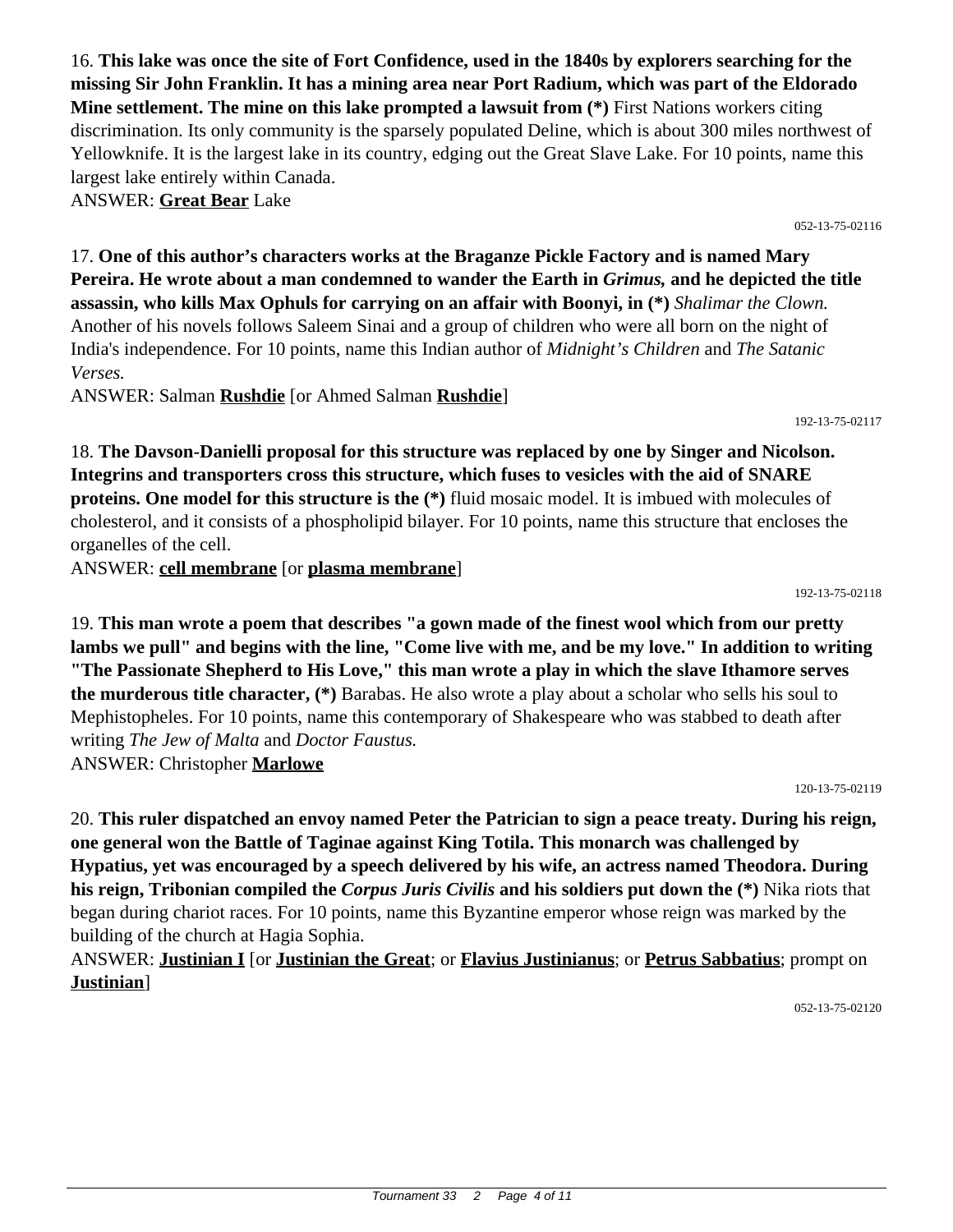21. **This neurotransmitter partially acts via the tuberoinfundibular pathway in the arcuate nucleus, and acts on the ventral tegmentum via the mesolimbic and mesocortical pathways. It is broken down by monoamine oxidase and is the immediate precursor to (\*)** norepinephrine. One hypothesis states that its antagonists may be used to treat schizophrenia, while its deficiency may lead to Parkinson's disease. For 10 points, identify this neurotransmitter associated with pleasure, and whose precursor is L-dopa. ANSWER: **dopamine**

189-13-75-02121

22. **In one story by this man, a boy with a wooden sword tries to yell to his parents within a burning house, but he cannot since he is a deaf-mute. He also wrote about a man who sees a bright flash of white light while imagining meeting his wife at their doorstep. This author of (\*)** "Chickamauga" started another story at a hanging, which actually occurs despite the imagined escape of Peyton Farquhar from the Civil War. For 10 points, name this author of *The Devil's Dictionary* and "An Occurrence at Owl Creek Bridge."

ANSWER: Ambrose **Bierce** [or Ambrose Gwinett **Bierce**]

104-13-75-02122

23. **This man talked about seeing a teenager in Ohio holding up a sign reading "Bring Us Together." In his book** *Six Crises***, he discussed being attacked in Venezuela and engaging in the Kitchen Debate. After losing a bid for governor of California, this man angrily said "this is my last press conference" while telling the press they wouldn't have him "to kick around anymore." Mark Felt helped (\*)** Carl Bernstein and Bob Woodward under the name "Deep Throat" to investigate one action by this man. For 10 points, name this President disgraced in the Watergate scandal. ANSWER: Richard Milhous **Nixon**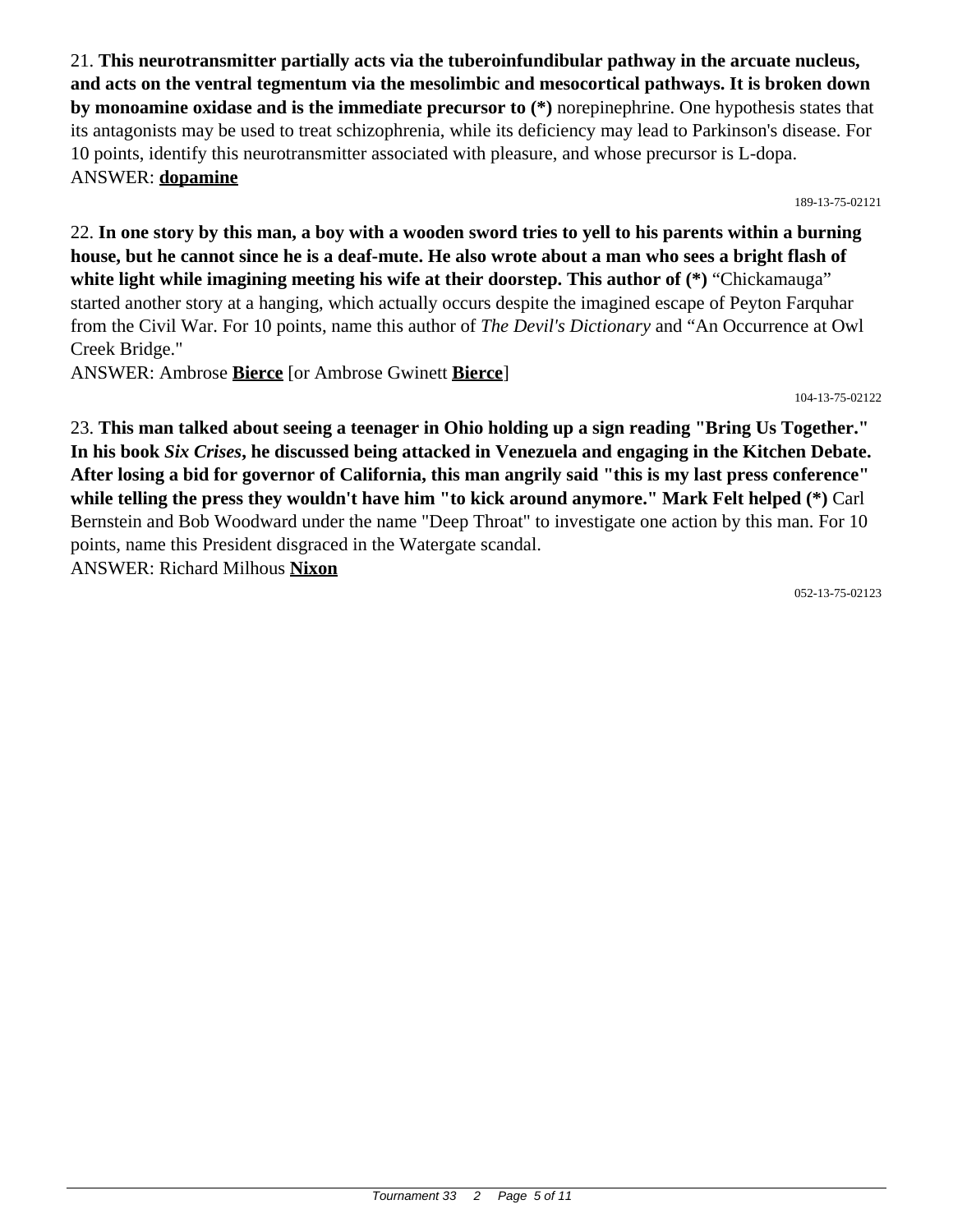

1. Answer some questions about convergence and divergence in calculus, for 10 points each:

[10] In the nth-root test for an infinite series, one takes the nth-root of the series and performs this operation on it as n goes to infinity. This operation is used to find the value that a function approaches.

#### ANSWER: **lim**it

[10] The ratio test for convergence also involves taking limits, but if the limit equals this value, then the test is indeterminate. In trigonometry, this quantity is equal to the sum of cosine squared of theta plus sine squared of theta.

#### ANSWER: **one** [or **1**]

[10] If a series satisfies the conditions for the alternating series test, but its absolute value is found to be divergent, then this term is used to describe the convergence of the series, as opposed to being "absolutely convergent."

ANSWER: **conditional**ly convergent

189-13-75-02201

2. This creature was trapped within a Labyrinth constructed by Daedalus. For 10 points each: [10] Name this half-bull, half-man, who was born out of a tryst Pasiphae had with a cow. Seven boys and seven girls from Athens were sacrificed to him yearly.

#### ANSWER: the **Minotaur**

[10] This woman helped Theseus kill the Minotaur by giving him a ball of thread to take with him into the Labyrinth. He subsequently abandoned her on Naxos.

#### ANSWER: **Ariadne**

[10] After dumping Ariadne, Theseus married her sister, this woman. After developing a crush on Theseus' son Hippolytus, she accused Hippolytus of raping her and hanged herself.

### ANSWER: **Phaedra**

#### 192-13-75-02202

3. This battle, which took place near Mount Hiblak, was contemporaneous with the siege of Sevastopol. For 10 points each:

[10] Name this October 1854 battle in which one side formed the Thin Red Line. This battle, which took place during a war named for a particular European peninsula, featured the Charge of the Light Brigade.

#### ANSWER: Battle of **Balaclava**

[10] The Battle of Balaclava took place during this war, in which France, Great Britain, and the Ottoman Empire fought with Russia over the namesake Ukranian peninsula.

ANSWER: **Crimean** War

[10] This woman's nursing exploits during the Crimean War earned her the nickname "Lady with the Lamp." She ran a hospital at Scutari.

ANSWER: Florence **Nightingale**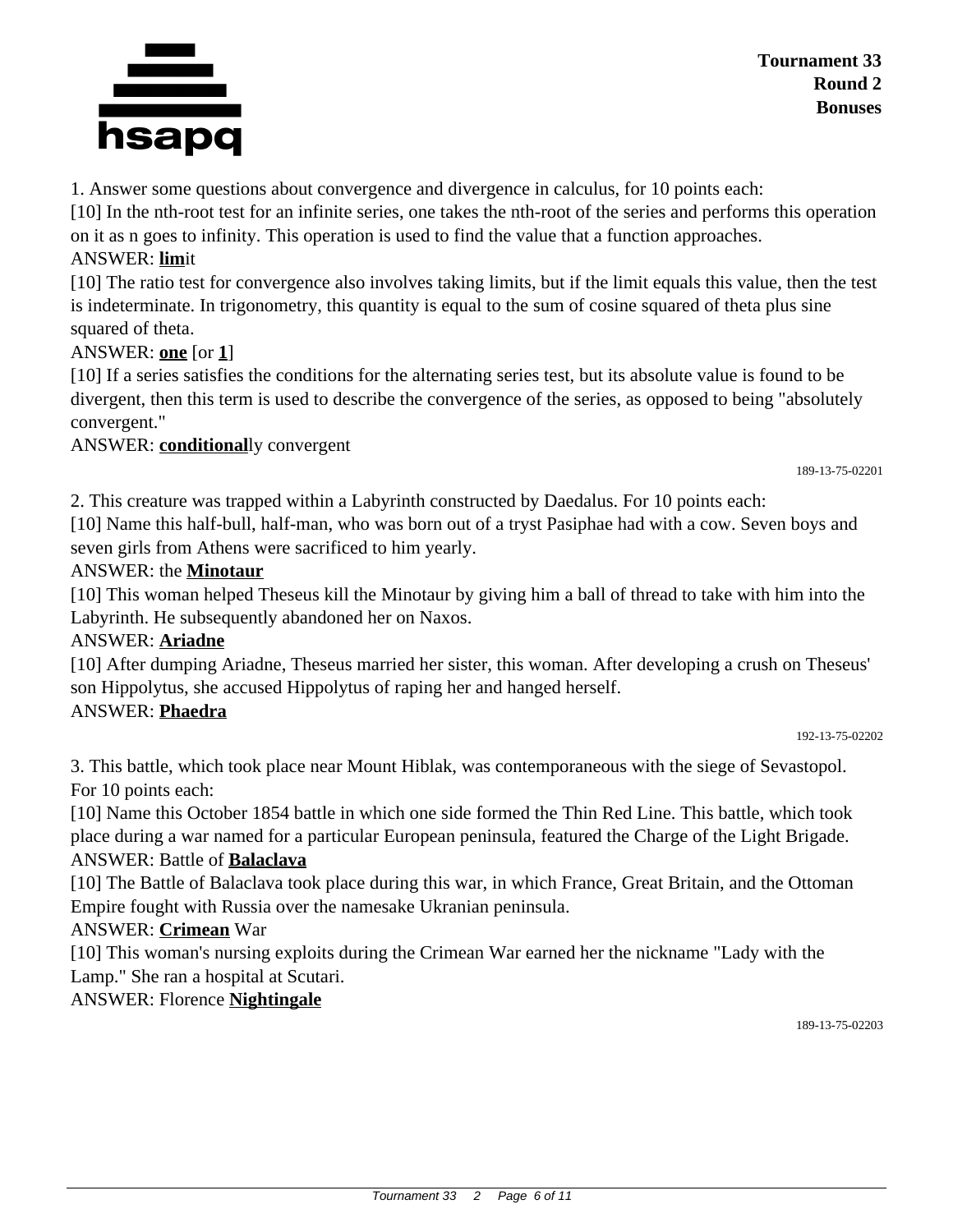4. One novel in this series describes the failed relationship between Eugenie Grandet and her cousin Charles. For 10 points each:

[10] Name this set of one hundred stories about life in 19th-century France, which includes the novels *Cousin Bette* and *Pere Goriot*.

# ANSWER: *The Human Comedy* [or *La Comedie Humaine*]

[10] *The Human Comedy* is a set of works by this French author.

# ANSWER: Honore de **Balzac**

[10] Balzac's *Pere Goriot* was influenced by this Shakespeare play about the father of Regan, Goneril, and Cordelia.

# ANSWER: *King Lear*

5. This man's brain was the subject of a book by Orin Starn. For 10 points each:

[10] Name this man, the last member of the Yahi tribe. He emerged from the wild near Lassen Peak and was given his basic name by anthropologist Alfred Kroeber.

# ANSWER: **Ishi**

[10] Ishi was discovered in this modern day state. He was studied by many anthropologists at a university at Berkeley.

# ANSWER: **California**

[10] An earlier American anthropologist before Kroeber was Lewis Morgan, whose *Systems of Consanguinity* introduced terms for relationships within this system, widely studied in anthropology. A "diagram" of it starts with "ego" and uses circles or triangles depending on gender.

# ANSWER: **kinship**

6. This composer wrote the jaunty "Tritsch-Tratsch-Polka." For 10 points each:

[10] Name this Austrian composer who also produced *Tales from the Vienna Woods*. In one of his operettas, Dr. Falke is abandoned by his friend while dressed as a bat.

# ANSWER: **J**ohann **Strauss the Younger** [or anything to indicate that this is **Strauss II** or **Strauss Jr.**; prompt on **Strauss** or **Johann Strauss**]

[10] Johann Strauss the Younger was known as the king of this type of composition, a ballroom dance in 3/4 time. *The Blue Danube* is an example.

# ANSWER: **waltz**

[10] Johann Strauss the Elder may be best known for composing this march, which is named after an Austrian Field Marshal. It traditionally involves clapping and stamping of feet during the rousing chorus. ANSWER: **Radetzky** March

052-13-75-02206

7. For 10 points each, answer the following about fictional American detectives.

[10] Sam Spade solves a case about a priceless figurine of a bird in this Dashiell Hammett novel first published in 1930.

# ANSWER: *The Maltese Falcon*

[10] Raymond Chandler wrote several novels, including *The Big Sleep,* about this hard-boiled private eye character.

# ANSWER: Philip **Marlowe** [or **Philip** Marlowe]

[10] This cynical, heavyset character investigates crimes in various Dashiell Hammett works like *Red Harvest.* He is unnamed and works for a detective agency.

ANSWER: The Continental **Op**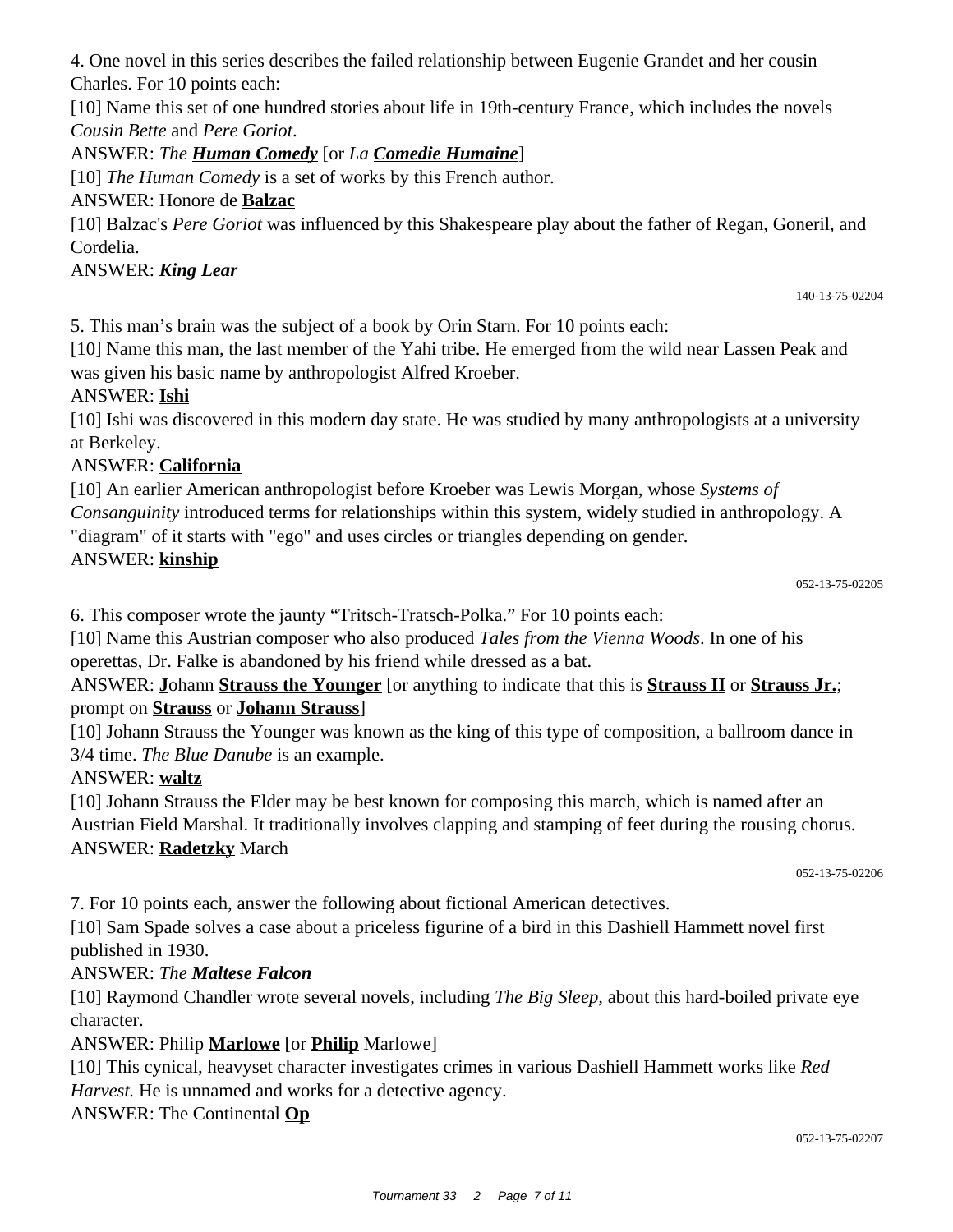8. This artist was wounded in an attempted assassination by feminist Valerie Solanas. For 10 points each: [10] Name this artist whose Pop Art works include depictions of Campbell's Soup cans and Marilyn Monroe.

ANSWER: Andy **Warhol** [or Andrew **Warhola** Jr.]

[10] Warhol operated this studio in New York City, a hangout for artsy types and the place where he shot many of his films.

ANSWER: The Silver **Factory**

[10] Warhol was a mentor to this graffiti artist, who died of a heroin overdose in 1988. His works include *Untitled (History of the Black People)* and *Irony of Negro Policemen*.

ANSWER: Jean-Michel **Basquiat**

9. The Shenhai Pass is near the eastern terminus of this structure. For 10 points each:

[10] Name this barrier that crosses much of northern China.

# ANSWER: **Great Wall** of China [or Wanli **Changcheng**]

[10] Much of what remains of the Great Wall was built during this dynasty, which moved the capital to Beijing under the Yongle emperor.

ANSWER: **Ming** Dynasty

[10] The Yongle emperor moved the capital after having this palace complex built in Beijing.

# ANSWER: **Forbidden City** [or **Zijincheng**]

023-13-75-02209

052-13-75-02208

10. When this data structure is one-dimensional, it is sometimes called a vector. For 10 points each:

[10] Identify this data structure in which data is arranged in rows and columns.

### ANSWER: **array** [or **table**]

[10] Arrays are indexed according to the arithmetic named for these structures, which can be "dangling." ANSWER: **pointer**

[10] Arrays of this data type constitute strings.

ANSWER: **char**acters

066-13-75-02210

11. In one of his works, this man analyzed the phrase "thou shalt" in regard to love. For 10 points each: [10] Name this Danish philosopher who wrote of the Knight of Infinite Resignation and the Knight of Faith as part of a discussion of Abraham's sacrifice of Isaac in his *Fear and Trembling.* He also wrote *Either/Or.* ANSWER: Soren Aabye **Kierkegaard**

[10] Kierkegaard was a Christian adherent of this school of philosophy, which is notoriously difficult to clearly define. It generally seeks to analyze the nature of being, and was practiced by Jean-Paul Sartre and Martin Heidegger.

ANSWER: **Existentialism** [or **Existentialist** philosophy or other word forms]

[10] Kierkegaard's *Either/Or* includes a section about Johannes, who is described as this kind of person. The section itself is titled "The Diary of" this kind of person, and it chronicles Johannes's wooing and subsequent abandonment of Cordelia.

ANSWER: a **seducer** [accept word forms, or general answers mentioning **seduction**, like "**one who seduces**"; or "The **Seducer**'s Diary," or "The Diary of a **Seducer**"]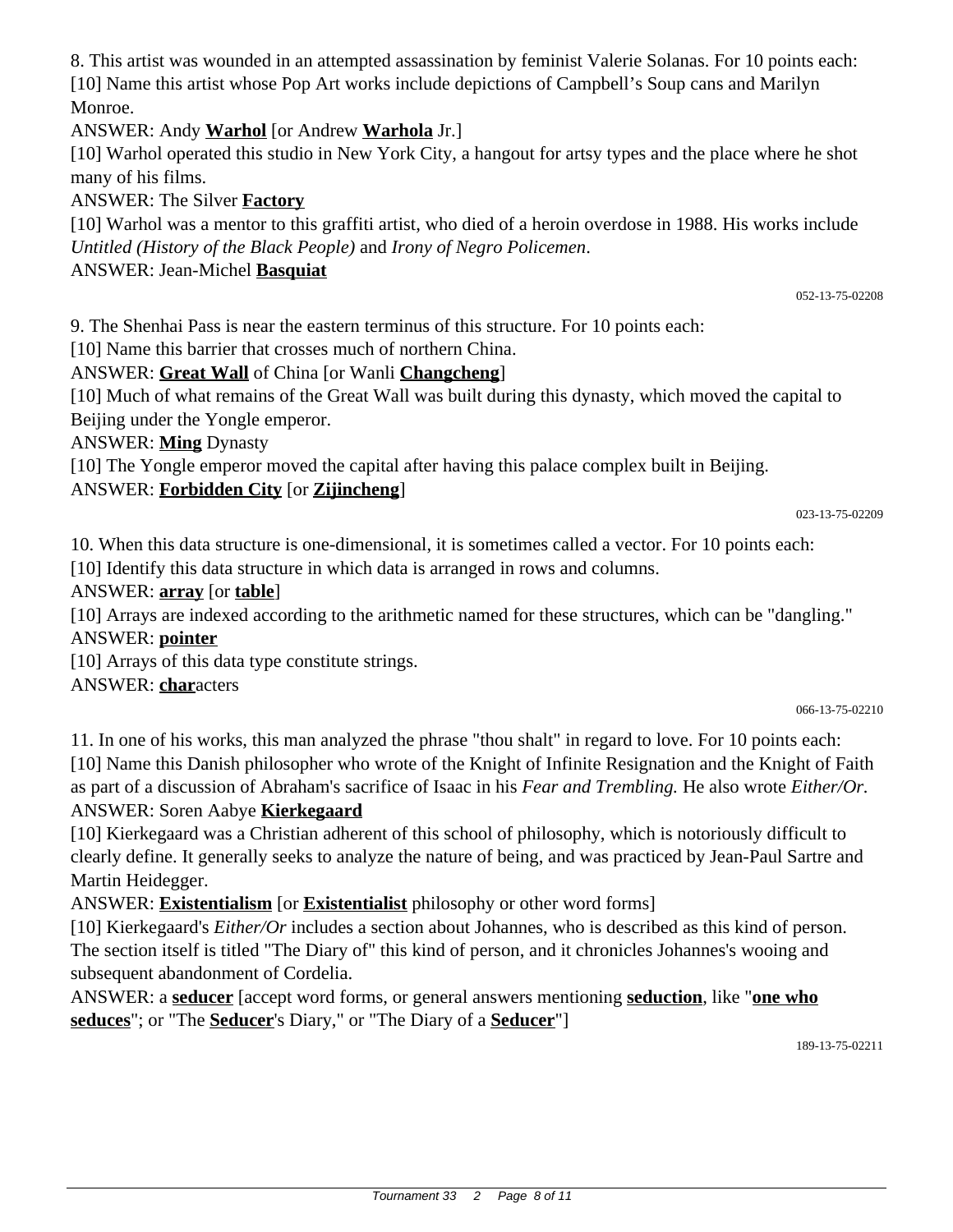12. This ruler was defeated by Theodoric I and Flavius Aetius at the Battle of Chalons. For 10 points each: [10] Name this "Scourge of God" and ruler of the Huns who co-ruled with his brother Bleda until Bleda's death in 445 CE.

### ANSWER: **Attila** the Hun

[10] Attila received a letter from this sister of Valentinian III asking to save her from an arranged marriage. That letter from this woman led Attila to demand half the Western Roman Empire as a dowry.

### ANSWER: Justa Grata **Honoria**

[10] This Pope convinced Attila to end his 452 CE incursion into Italy.

### ANSWER: **Leo I** [or **Leo the Great**; prompt on **Leo**]

186-13-75-02212

13. A key scene in this play occurs when the title character fails to shoot Professor Serebryakov. For 10 points each:

[10] Name this play whose embittered title character spends years managing a rural estate for the professor, his brother-in-law.

### ANSWER: *Uncle Vanya* [or *Dyadya Vanya*]

[10] *Uncle Vanya* is a work by this Russian playwright, who also wrote *The Seagull* and *The Cherry Orchard*.

### ANSWER: Anton **Chekhov** [or Anton Pavlovich **Chekhov**]

[10] A literary principle inspired by Chekhov is named for one of these objects. The principle, about foreshadowing, is that if you see such an object on stage, it should be used at some point.

ANSWER: **gun** [or obvious equivalents; prompt on **weapon**]

#### 052-13-75-02213

14. This band denounced the overthrow of Salvador Allende, the Bay of Pigs invasion, and the Somoza regime in their song "Washington Bullets." For 10 points each:

[10] Name this British punk band of the 70's and 80's whose most popular songs include "Rock the Casbah" and "Should I Stay or Should I Go."

### ANSWER: The **Clash**

[10] This platinum album by The Clash includes the songs "The Guns of Brixton" and "Train in Vain." Its title song states that an English city "is drowning, and I live by the river."

### ANSWER: *London Calling*

[10] The Clash influenced a number of other punk rock bands, such as this one behind "American Idiot" and "Boulevard of Broken Dreams."

### ANSWER: **Green Day**

15. This architect's work designing art galleries includes the Cy Twombly gallery in Houston and a collaboration with Richard Rogers, the Centre Georges Pompidou in Paris. For 10 points each:

[10] Name this living Italian-born architect who won the 1998 Pritzker Prize.

# ANSWER: Renzo **Piano**

[10] Piano designed one of these facilities on a steadily-sinking artificial island in Osaka Bay.

# ANSWER: **airport**s

[10] Piano's recent projects include The Shard, a glass-coated skyscraper found in this city, home to an iconic tower bridge on the Thames (TEMZ).

# ANSWER: **London**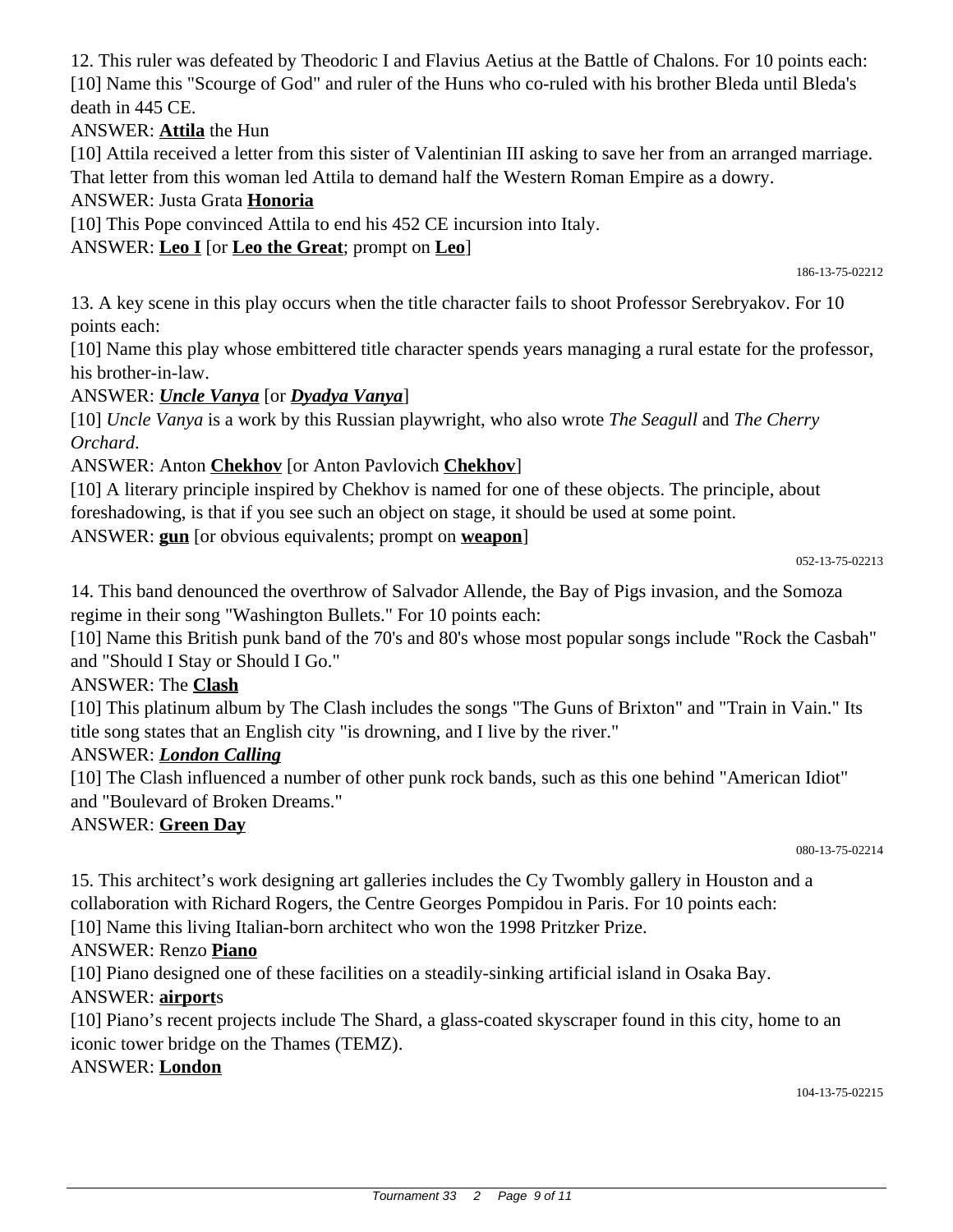16. This character worships a mountain god named Benamuckee. For 10 points each:

[10] Name this character eventually taught English, who abandons cannibalism and becomes a faithful companion of a certain novel's protagonist.

# ANSWER: Man **Friday**

[10] Friday serves what shipwrecked sailor in a work by Daniel Defoe?

ANSWER: Robinson **Crusoe** [or **Robinson** Crusoe; or **Kreutznaer**]

[10] This Defoe work is a fictionalized account of one man's experiences in London in 1665. It was presumably based on the writings of Defoe's uncle and is similar to the diary of Samuel Pepys.

### ANSWER: *A Journal of the Plague Year*

052-13-75-02216

17. The far-field and near-field forms of this phenomenon are named for Fraunhofer and Fresnel. For 10 points each:

[10] Identify this phenomenon in which light bends around an obstacle.

### ANSWER: **diffraction**

[10] Diffraction is used to partially explain the interference patterns observed in this English scientist's namesake double-slit experiment. He is also the namesake of a modulus equal to stress over strain.

### ANSWER: Thomas **Young**

[10] Diffraction is used in a particular type of laboratory technique which studies these materials. Bragg diffraction occurs when diffraction occurs in these materials.

### ANSWER: **crystal**s [or **crystal lattice**s]

18. This document was signed in 1620 on the banks of Cape Cod. For 10 points each:

[10] Name this text, signed by the Pilgrims, that established their allegiance to King James of England while outlining the form of government they would dedicate themselves to in the New World. It is named after their ship.

# ANSWER: **Mayflower Compact**

[10] The Mayflower Compact was the governing document for this colony founded in present-day Massachusetts by the Pilgrims.

### ANSWER: **Plymouth** Colony

[10] This man recorded the Mayflower Compact in *Of Plymouth Plantation*, and later served as the colony's governor for thirty years.

# ANSWER: William **Bradford**

192-13-75-02218

19. This disease's more formal name is "Bovine spongiform encephalopathy." For 10 points each: [10] Give the common name of this neurodegnerative disease which has resulted in the United Kingdom slaughtering 4.4 million cattle in order to prevent its spreading.

### ANSWER: **mad cow** disease

[10] These infectious agents composed of misfolded proteins are responsible for brain diseases like mad cow disease.

# ANSWER: **prion**

[10] This doubly-eponymous brain disease, which is invariably fatal, is sometimes called the human form of mad cow disease. It results in the brain tissue developing holes due to prions.

# ANSWER: **Creutzfeld-Jakob** disease [or **CJD**]